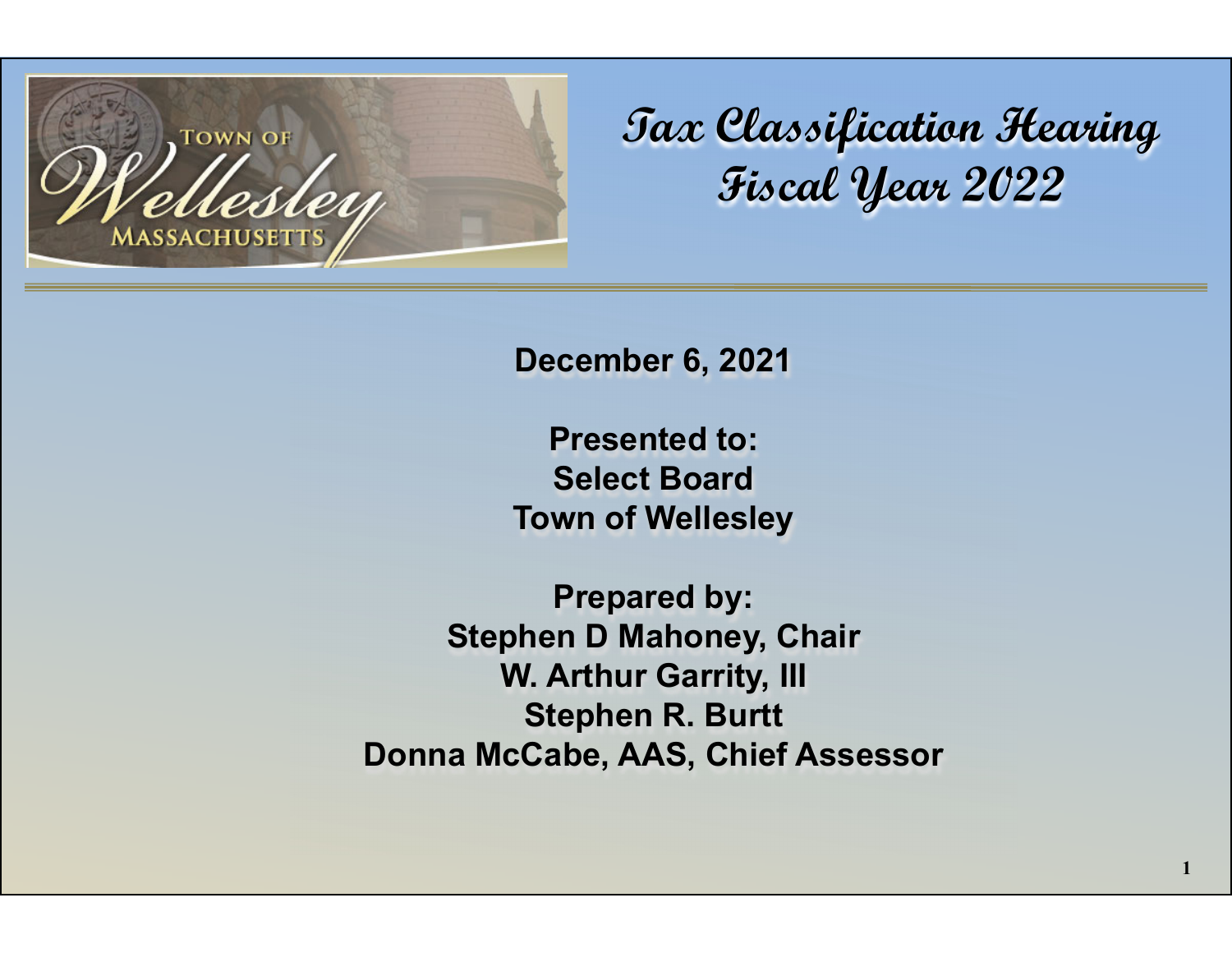# **Assessment Profile**

#### **Single Family & Commercial Only**

| <b>MEDIANS &amp;</b><br><b>MEANS</b> | <b>FY2018</b>   | <b>FY2019</b>   | <b>FY2020</b>   | <b>FY2021</b>    | <b>FY2022</b>    |  |  |  |  |  |
|--------------------------------------|-----------------|-----------------|-----------------|------------------|------------------|--|--|--|--|--|
| <b>SINGLE FAMILY (Class 101)</b>     |                 |                 |                 |                  |                  |  |  |  |  |  |
| <b>Total Value</b>                   | \$9,061,107,000 | \$9,721,651,000 | \$9,949,832,000 | \$10,119,398,000 | \$10,551,056,000 |  |  |  |  |  |
| Median<br>Assessment                 | \$1,051,000     | \$1,126,000     | \$1,158,000     | \$1,171,000      | \$1,223,000      |  |  |  |  |  |
| <b>Median Tax Bill</b>               | \$12,559        | \$13,028        | \$13,386        | \$13,759         | \$14,285         |  |  |  |  |  |
| Mean<br>Assessment                   | \$1,241,670     | \$1,331,652     | \$1,363,364     | \$1,385,839      | \$1,445,969      |  |  |  |  |  |
| <b>Mean Tax Bill</b>                 | \$14,838        | \$15,407        | \$15,760        | \$16,284         | \$16,889         |  |  |  |  |  |
| <b>COMMERCIAL (Class 300's)</b>      |                 |                 |                 |                  |                  |  |  |  |  |  |
| <b>Total Value</b>                   | \$1,241,572,000 | \$1,325,399,000 | \$1,408,207,000 | \$1,412,030,000  | \$1,424,746,000  |  |  |  |  |  |
| Median<br>Assessment                 | \$2,615,000     | \$2,654,000     | \$2,710,000     | \$2,693,000      | \$2,424,500      |  |  |  |  |  |
| <b>Median Tax Bill</b>               | \$31,249        | \$30,707        | \$31,328        | \$31,643         | \$28,318         |  |  |  |  |  |
| Mean<br>Assessment                   | \$6,027,049     | \$6,402,894     | \$6,737,833     | \$6,723,952      | \$6,535,532      |  |  |  |  |  |
| <b>Mean Tax Bill</b>                 | \$72,023        | \$74,081        | \$77,889        | \$79,006         | \$76,335         |  |  |  |  |  |
| <b>TAX RATE</b>                      | \$11.95         | \$11.57         | \$11.56         | \$11.75          | \$11.68          |  |  |  |  |  |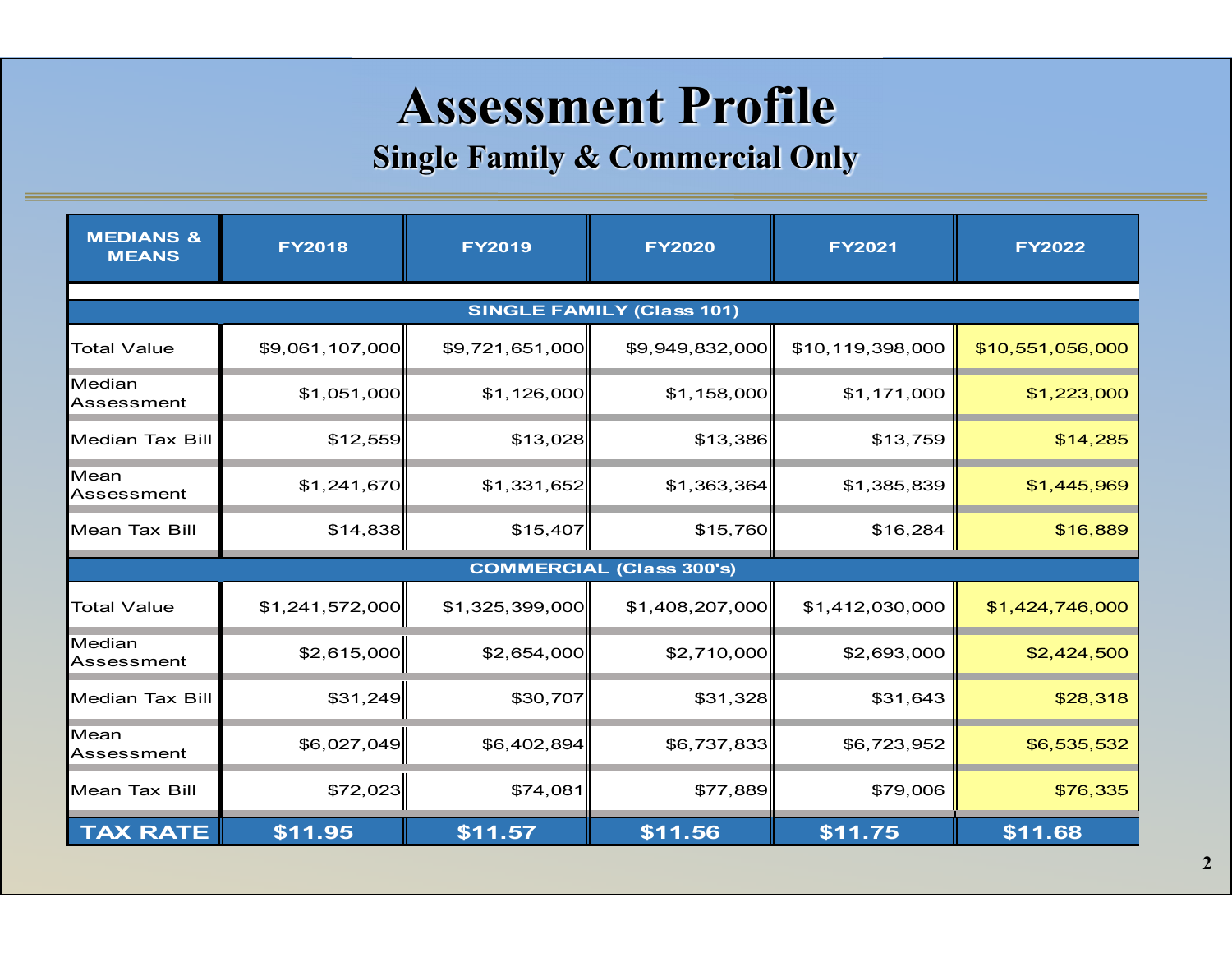# **Assessment / Tax Rate History**

|           |            | <b>ASSESSED VALUE</b><br>(in 000's) |              | LEVY %           |        | <b>NEW</b><br><b>GROWTH</b>                | <b>Tax Levy</b> | <b>TAX</b>    | <b>SINGLE FAMILY</b><br>(in 000's) |                               |                           | <b>COMMERCIAL</b><br>(in 000's) |  |
|-----------|------------|-------------------------------------|--------------|------------------|--------|--------------------------------------------|-----------------|---------------|------------------------------------|-------------------------------|---------------------------|---------------------------------|--|
| <b>FY</b> | <b>RES</b> | <b>CIP</b>                          | <b>TOTAL</b> | RES <sub>%</sub> | CIP %  | <b>TAX</b><br><b>DOLLARS</b><br>(in 000's) | (in 000's)      | <b>RATE</b> * | <b>Median</b><br><b>Assessed</b>   | <b>Median</b><br><b>Taxes</b> | Median<br><b>Assessed</b> | <b>Median</b><br><b>Taxes</b>   |  |
|           |            |                                     |              |                  |        |                                            |                 |               |                                    |                               |                           |                                 |  |
| 2018      | 9,935,541  | 1,441,998                           | 11,377,539   | 87.33%           | 12.67% | 2,173                                      | 135,971         | 11.95         | 1,051                              | 12,559                        | 2,615                     | 31,249                          |  |
|           |            |                                     |              |                  |        |                                            |                 |               |                                    |                               |                           |                                 |  |
| 2019      | 10,654,218 | 1,536,819                           | 12,191,037   | 87.39%           | 12.61% | 2,100                                      | 141,089         | 11.57         | 1,126                              | 13,028                        | 2,654                     | 30,707                          |  |
|           |            |                                     |              |                  |        |                                            |                 |               |                                    |                               |                           |                                 |  |
| 2020      | 10,908,678 | 1,625,656                           | 12,534,334   | 87.03%           | 12.97% | 1,803                                      | 144,897         | 11.56         | 1,158                              | 13,386                        | 2,710                     | 31,328                          |  |
|           |            |                                     |              |                  |        |                                            |                 |               |                                    |                               |                           |                                 |  |
| 2021      | 11,072,021 | 1,643,926                           | 12,715,947   | 87.07%           | 12.93% | 1,753                                      | 149,552         | 11.75         | 1,171                              | 13,759                        | 2,693                     | 31,643                          |  |
|           |            |                                     |              |                  |        |                                            |                 |               |                                    |                               |                           |                                 |  |
| 2022      | 11,625,593 | 1,679,792                           | 13,305,385   | 87.38%           | 12.62% | 1,840                                      | 155,418         | 11.68         | .223                               | 14,285                        | 2,425                     | 28,318                          |  |

RES - residential property class, including condominiums and apartment buildings

C I P - commercial, industrial and personal property classes

\* Calculated based on a single tax rate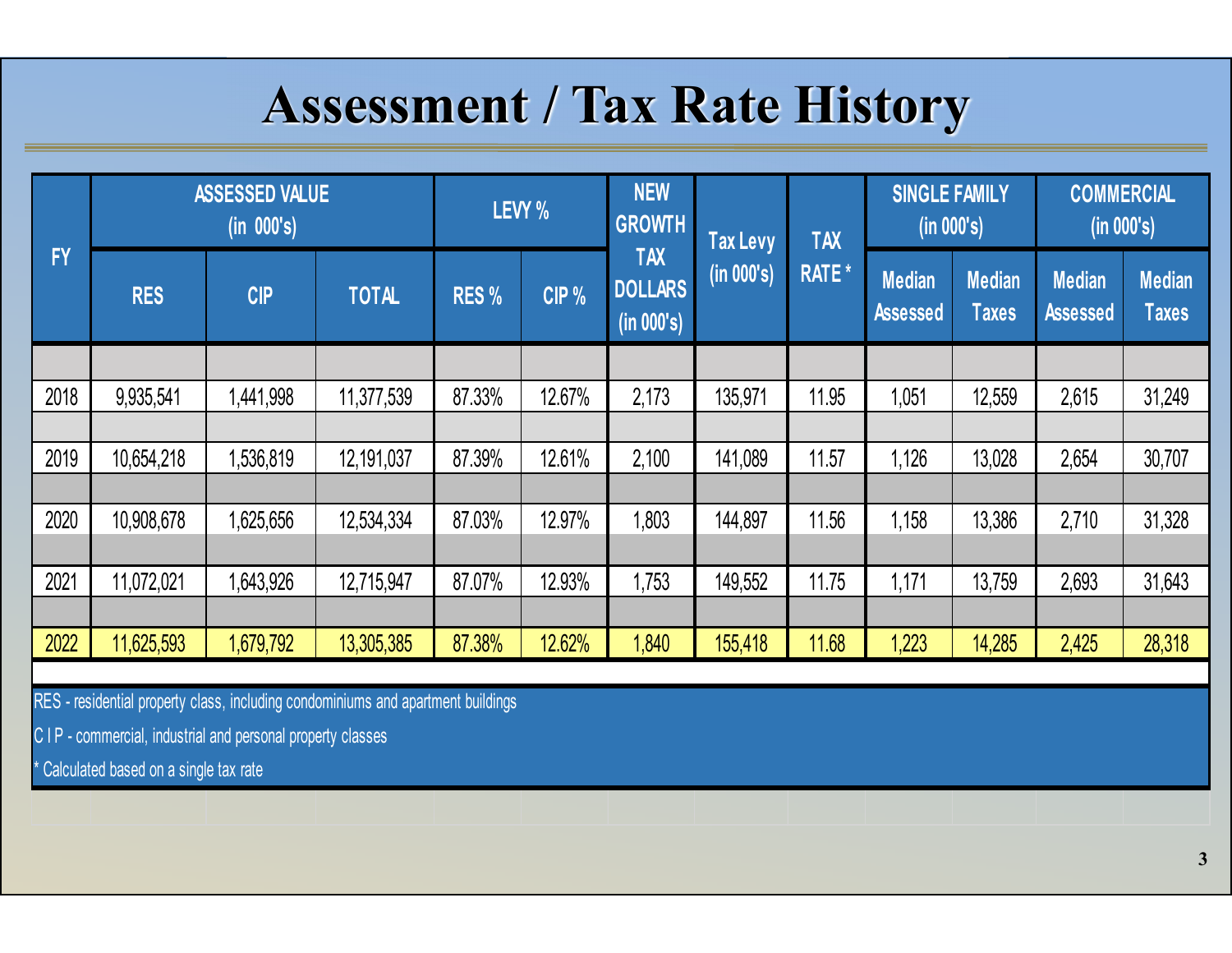### **Fiscal Year 2022 Total Values By Property Type** *in 000's of assessed value*

| <b>PROPERTY TYPE</b>                       | <b>PARCEL</b><br><b>COUNT</b> | <b>RESIDENTIAL</b><br><b>VALUE</b> | <b>COMMERCIAL</b><br><b>VALUE</b> | <b>INDUSTRIAL</b><br><b>VALUE</b> | <b>PERSONAL</b><br><b>PROPERTY</b><br><b>VALUE</b> |  |
|--------------------------------------------|-------------------------------|------------------------------------|-----------------------------------|-----------------------------------|----------------------------------------------------|--|
| <b>Single Family</b>                       | 7,297                         | \$10,551,056                       |                                   |                                   |                                                    |  |
| Condominiums                               | 590                           | \$477,483                          |                                   |                                   |                                                    |  |
| <b>Multiple Houses On Lot</b>              | 23                            | \$44,612                           |                                   |                                   |                                                    |  |
| <b>Two Family</b>                          | 97                            | \$102,311                          |                                   |                                   |                                                    |  |
| <b>Three Family</b>                        | 18                            | \$19,135                           |                                   |                                   |                                                    |  |
| Apartments (4+ units)                      | 32                            | \$181,142                          |                                   |                                   |                                                    |  |
| <b>Vacant Land</b>                         | 245                           | \$147,941                          |                                   |                                   |                                                    |  |
| Commercial                                 | 218                           |                                    | \$1,424,746                       |                                   |                                                    |  |
| <b>Chapter Lands</b>                       | 18                            |                                    | \$10,898                          |                                   |                                                    |  |
| <b>Mixed Use-Res &amp; Comm</b>            | 17 <sub>1</sub>               | \$102,913                          | \$81,683                          |                                   |                                                    |  |
| <b>Industrial</b>                          | $\boldsymbol{2}$              |                                    |                                   | \$6,543                           |                                                    |  |
| PP-individuals/partnership                 | 460                           |                                    |                                   |                                   | \$42,294                                           |  |
| <b>PP-corporations</b>                     | 312                           |                                    |                                   |                                   | \$31,154                                           |  |
| <b>PP-utilities</b>                        | 17                            |                                    |                                   |                                   | \$81,474                                           |  |
| <b>Class Totals</b>                        | 9,346                         | \$11,626,593                       | \$1,517,327                       | \$6,543                           | \$154,922                                          |  |
| <b>Total Value All Taxable Properties:</b> |                               | \$13,305,385                       |                                   |                                   |                                                    |  |

PP - personal property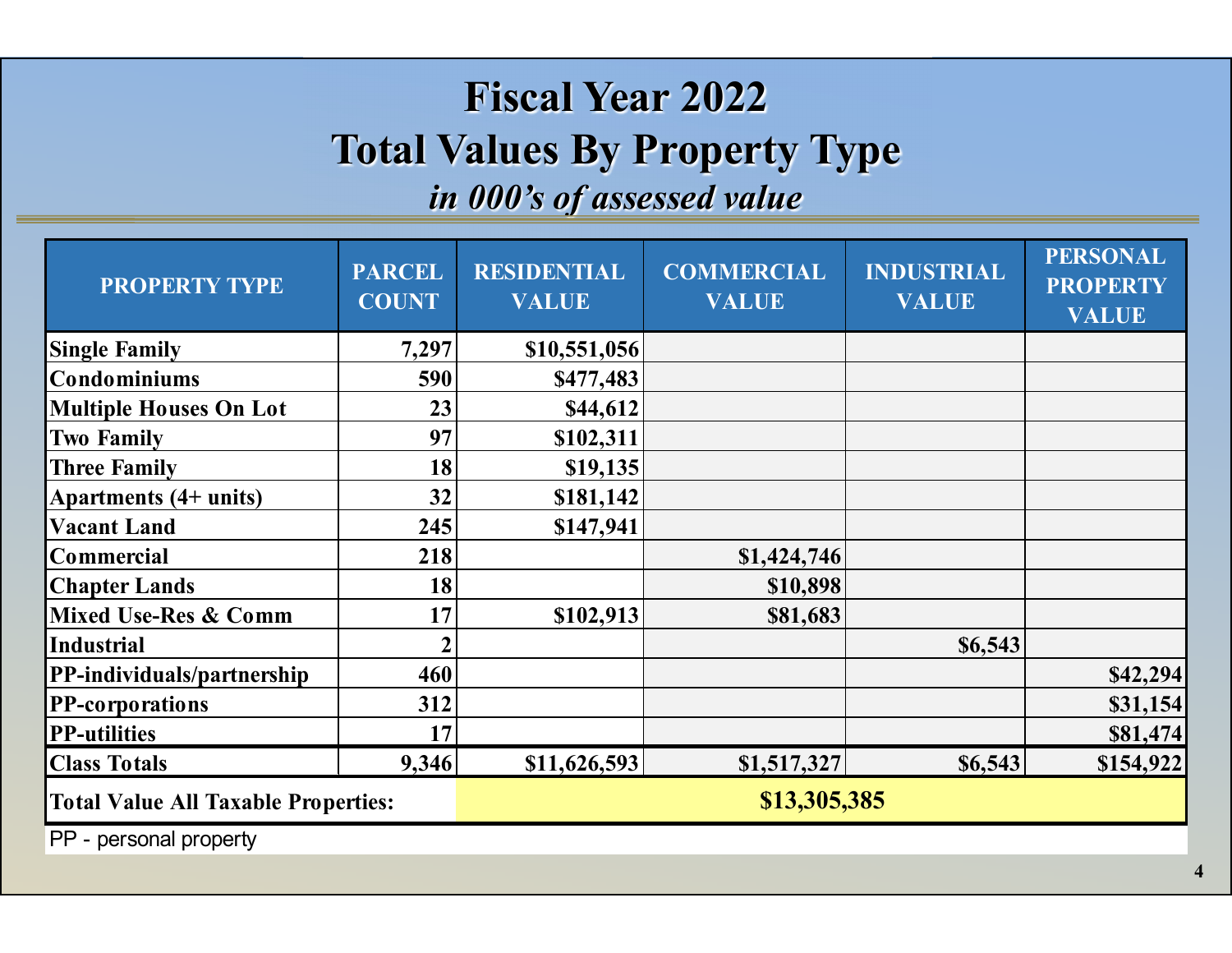## **Impact of Proposition 2 ½ on Fiscal Year 2022 Tax Levy**

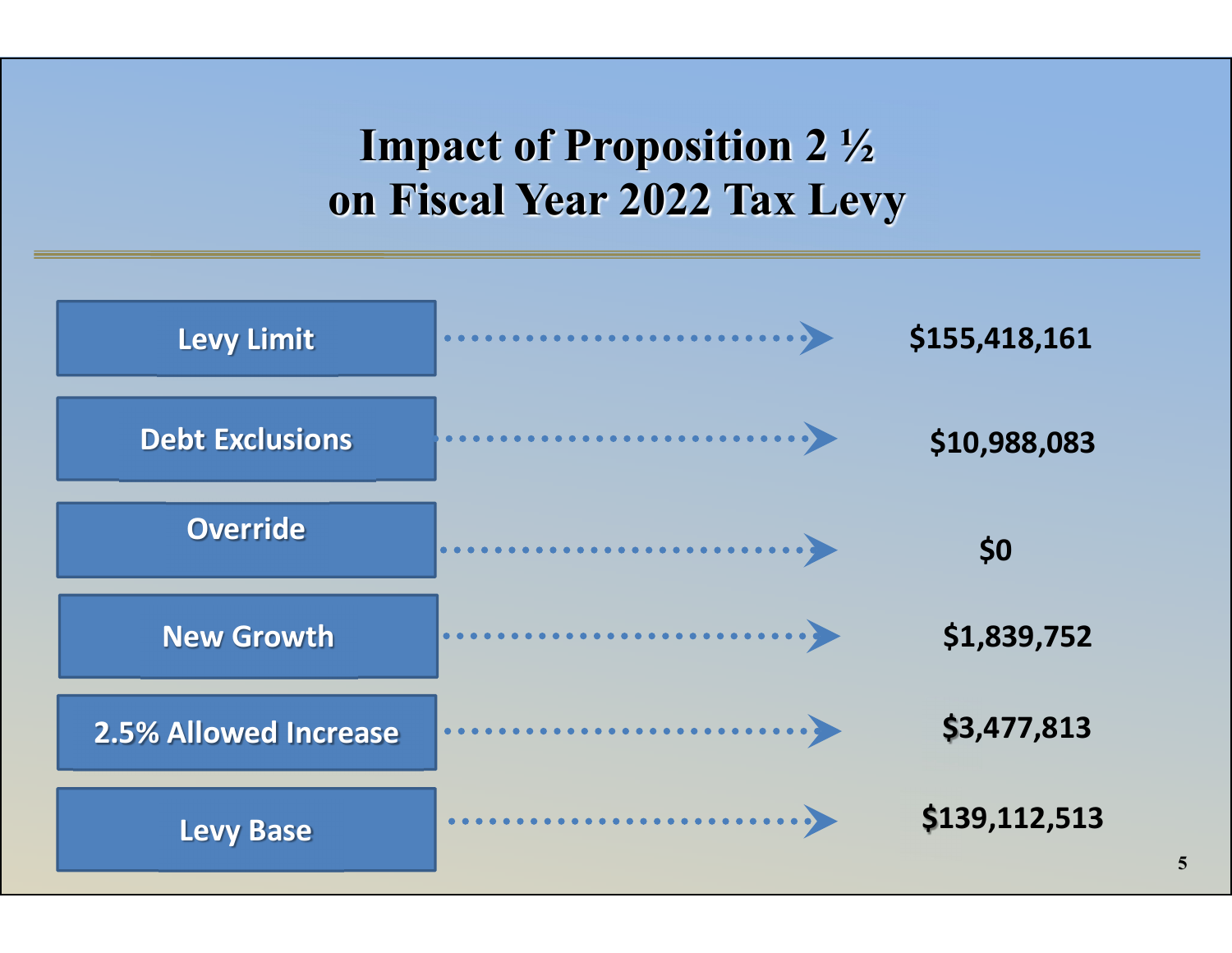### **Fiscal Year 2022 Tax Rate Calculation**

#### **Assuming a Single Tax Rate**

| Tax Levy Limit Base Prior Year (FY2021)           |                  | \$139, 112, 513 | \$10.45           |
|---------------------------------------------------|------------------|-----------------|-------------------|
| <b>Additions To FY2021 Levy Limit:</b>            |                  |                 |                   |
| 2.5 % Levy Growth                                 | \$3,477,813      |                 | \$0.26            |
| New Growth in Tax Dollars                         | \$1,839,752      |                 | \$0.14            |
| Override                                          | \$0              |                 |                   |
| <b>FY2022 Levy Limit (Before Debt Exclusions)</b> |                  | \$144,430,078   | \$10.85           |
| <b>Debt Exclusion Payments:</b>                   |                  |                 |                   |
| <b>Elementary School</b>                          | \$1,157,744      |                 | \$0.09            |
| Middle School                                     | \$3,823,071      |                 | \$0.29            |
| <b>High School</b>                                | \$4,141,587      |                 | \$0.31            |
| Morses Pond, Stormwater, DPW bldg                 | \$280,800        |                 | \$0.02            |
| North 40 Acquisition                              | \$1,429,425      |                 | \$0.11            |
| <b>Senior Center</b>                              | \$155,456        |                 | \$0.01            |
| <b>Total Debt Exclusions</b>                      |                  | \$10,988,083    | \$0.83            |
| <b>Tax Levy Limit Plus Debt Exclusion</b>         |                  | \$155,418,161   |                   |
| FY2022 Tax Levy                                   | \$155,418,161    |                 | <b>Tax Rate</b>   |
| <b>FY2022 Total Assessed Value</b>                | \$13,305,385,000 |                 | \$11.68 / \$1,000 |